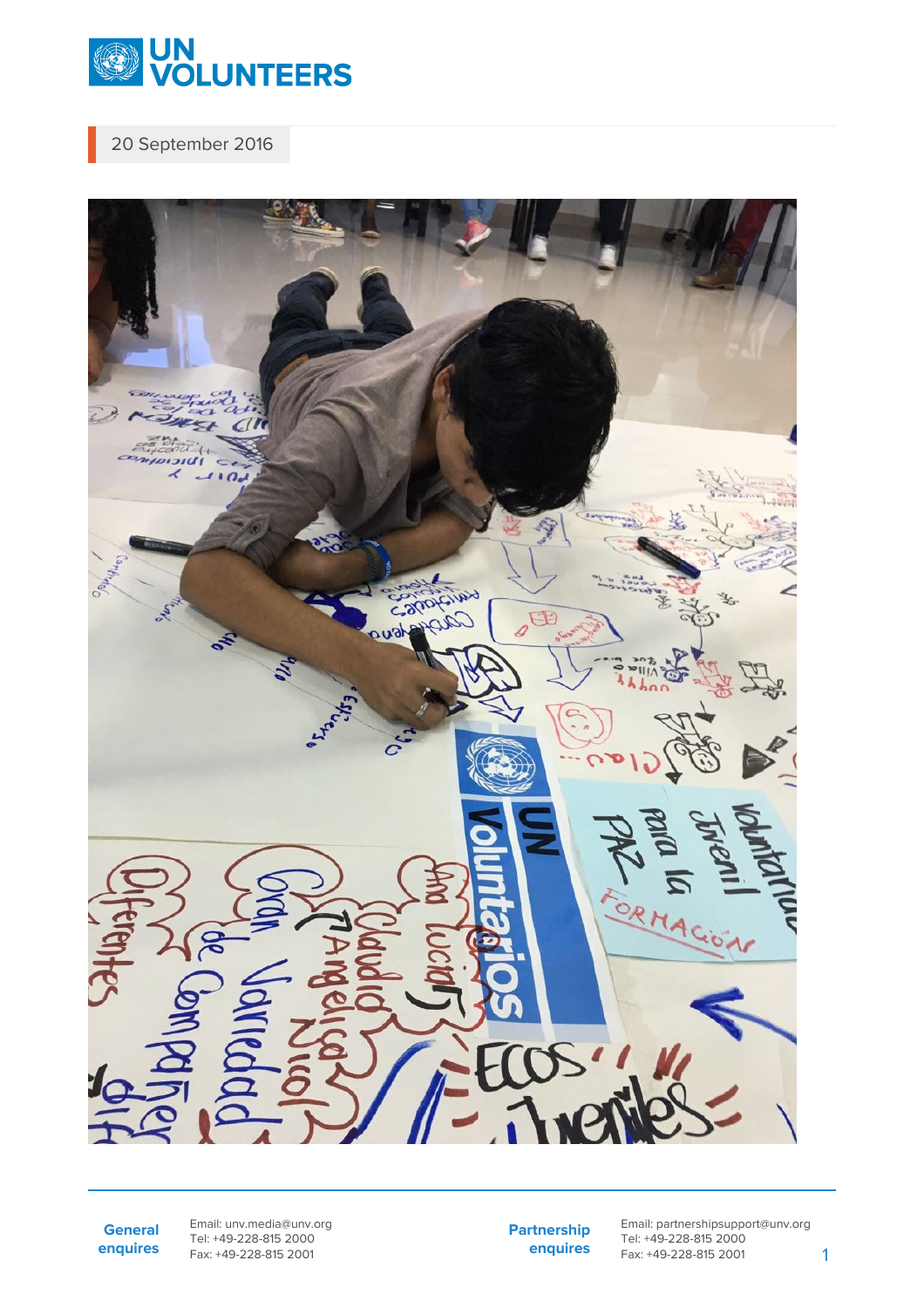

Training of Trainers in Villavicencio, Meta, Colombia (Picture taken by Wendy Betancourt, UN National Volunteer, Project Associate of the "Volunteers for Peace" UNV-UNDP Project, 2016)

## Volunteering for Peace: Empowering young volunteers as actors for peace in Colombia

UNV together with UNDP Colombia are implementing the "Volunteers for Peace" project aiming at strengthening the capacities and awareness of young volunteers and activists about the peace process, peace education and reintegration.

This year, the theme of the International Day of Peace is "The Sustainable Development Goals: Building Blocks for Peace." The Agenda 2030 for Sustainable Development is the newly adopted plan of action for all countries that seeks to eradicate poverty, protect the planet and ensure prosperity for all through a collaborative partnership.

The focus of this International Day of Peace is on understanding the interdependence between development and peace. The 17 Sustainable Development Goals cannot be achieved in contexts where peace and security are not guaranteed. At the same time, the conditions for peace cannot be created in societies that do not tackle development challenges in a constructive manner.

In the effort of promoting a holistic approach towards peace where peace is not only the absence of war but the necessary conditions for the well-being of all, in collaboration with the United Nations Development Program (UNDP), the United Nations Volunteers (UNV) programme is supporting activities on peace education and community-based reintegration with youth in Colombia.

In the midst of its peace process, the immediate signing of the peace agreement between the Government of Colombia and the FARC guerrilla appears as a crucial step, but many challenges remain. The post agreement phase needs to ensure the end of direct violence, but should also act as a catalyst to generate the conditions for sustainable peace and development.

In this spirit, UNV together with UNDP Colombia are implementing the "Volunteers for Peace" project aiming at strengthening the capacities and awareness of young volunteers and activists about the peace process, peace education and reintegration.

A series of trainings are taking place in 4 regions of the country (Antioquia, Meta, Nariño and Norte de Santander), where young people in their communities are broadening their knowledge on peace, youth participation and empowerment, as well as volunteerism and the peace agreements signed in La Habana. Empowered youth leaders and volunteers are currently implementing their own plans of action calling for peace in the country.

**General enquires** Email: unv.media@unv.org Tel: +49-228-815 2000 Fax: +49-228-815 2001

**Partnership enquires**

Email: partnershipsupport@unv.org Tel: +49-228-815 2000 Fax: +49-228-815 2001 2